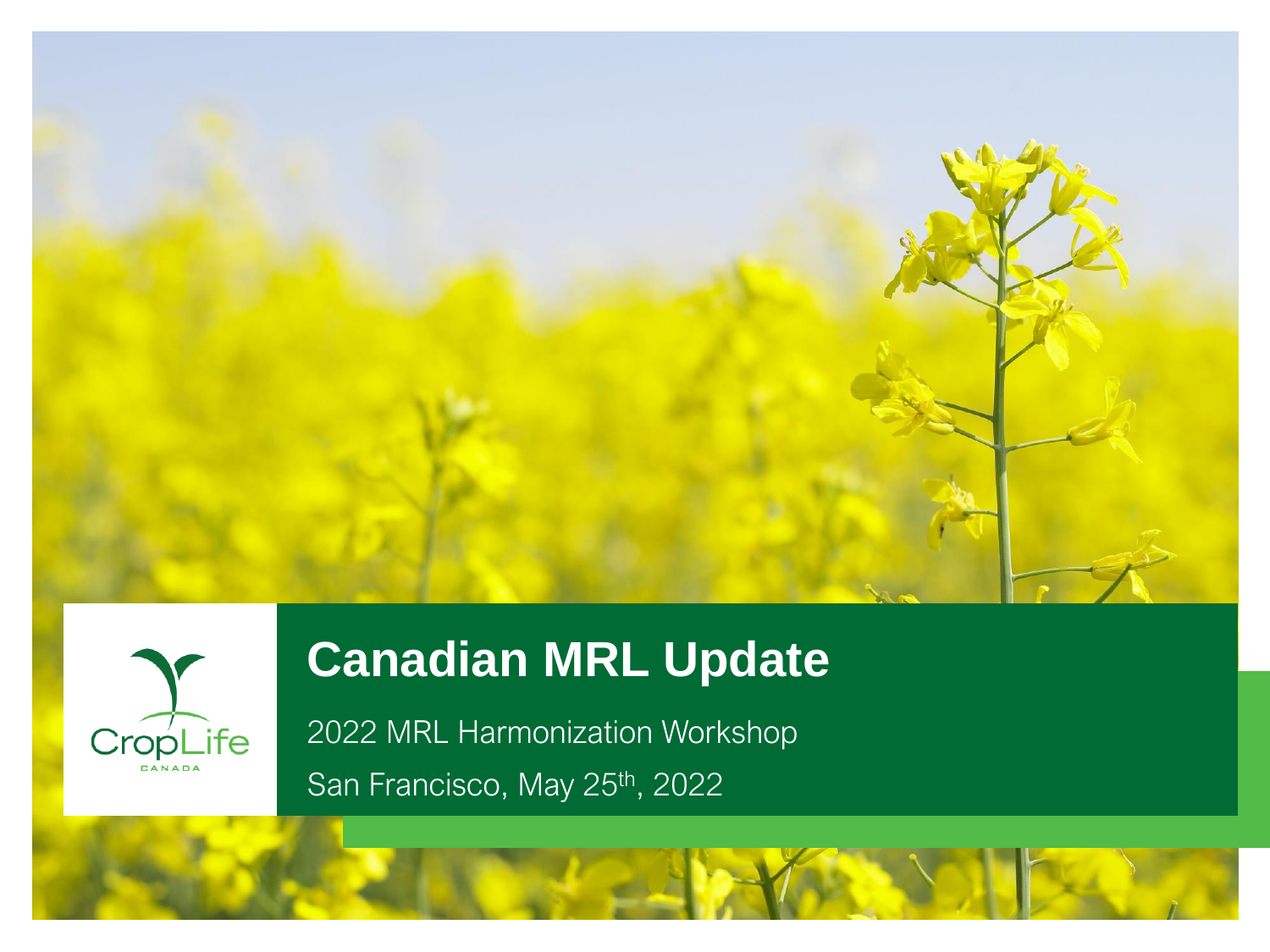## **Background: Transformation Agenda**

- Sustained media attention over the summer on certain proposed MRL changes:
	- Misunderstanding of MRLs and limited PMRA/HC responses resulted in an unexpected mediatic escalation
- Led to a ministerial announcement on August 4, 2021:
	- Pause on all MRL increases until spring 2022
	- Review of the PCPA to increase transparency and strengthen health and safety
	- Creation of an experts advisory committee
	- Additional resources to the PMRA

First political intervention in a routine science-based regulatory process

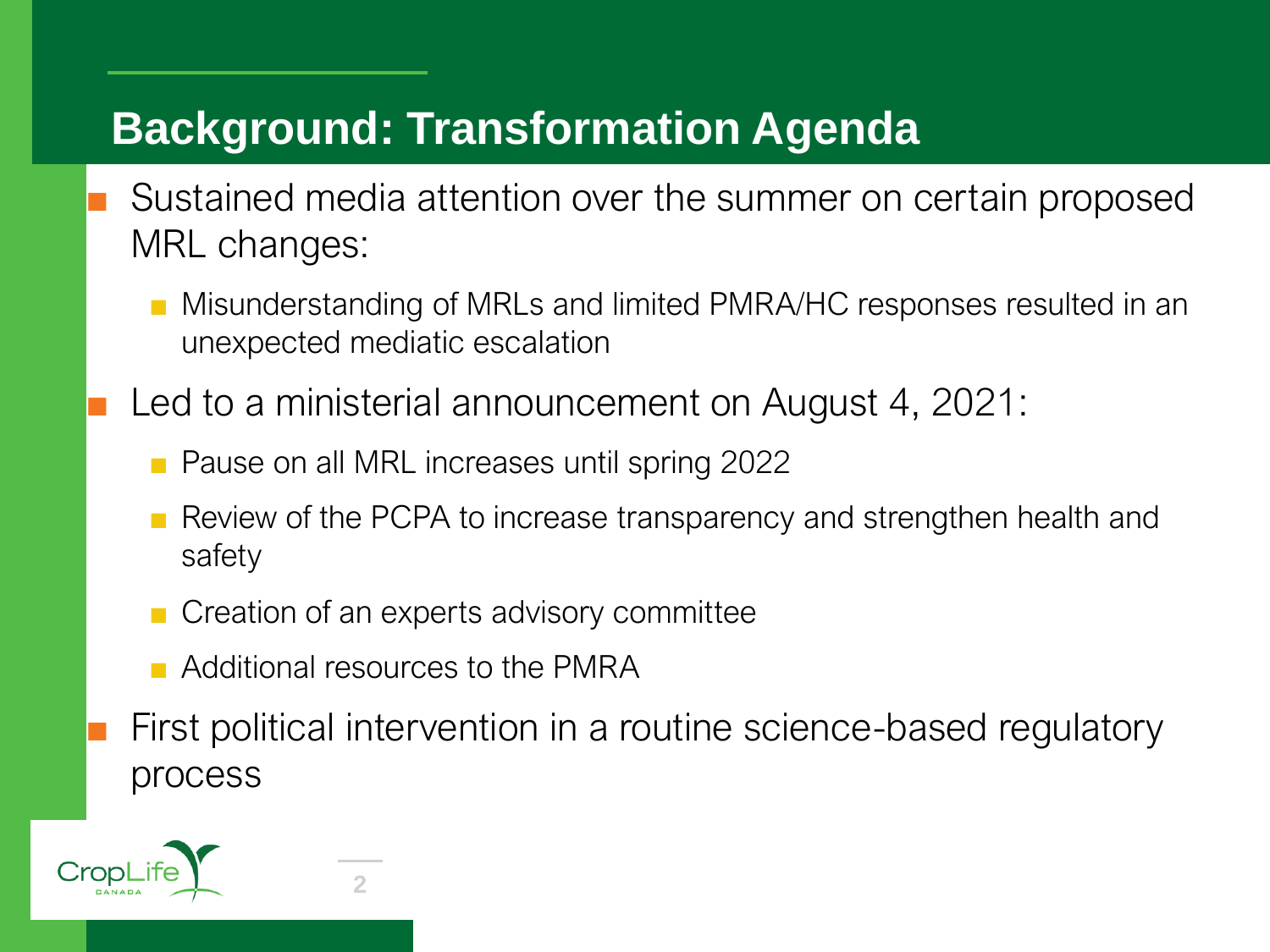## **Transformation Agenda – 4 Pillars**

Targeted Review of the Pest Control Products Act (PCPA)

Consultation ongoing until June  $30<sup>th</sup>$ , 2022

Improved Transparency

- Plain language documents
- Increase access to data and information

Increased Use of Real-world Data and Independent Advice

- National Water Monitoring Framework
- Access to use information
- **Scientific Advisory Committee**

Modernized Pesticide Review Processes

■ Program Renewal

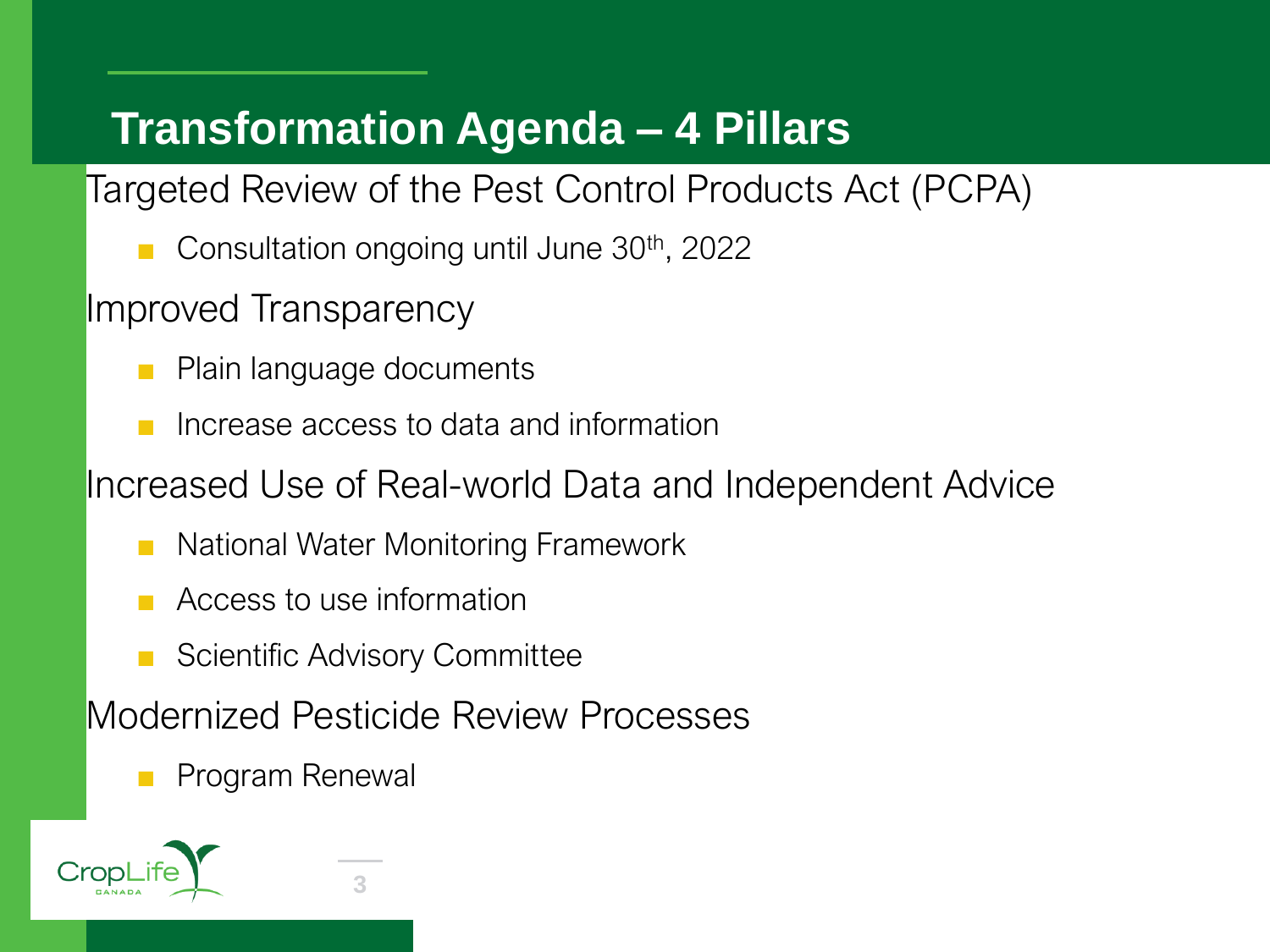### **Industry Concerns**

- Transformation changes could negatively impact the Canadian agriculture sector by:
	- Jeopardizing science-based decision-making process
	- Reducing predictability and timeliness of decisions
	- Decreasing process efficiencies
	- Increasing unique Canadian registrants' obligations unrelated to health and safety gains
	- Impacting public trust

*Impact ability to bring innovative tools to Canada*

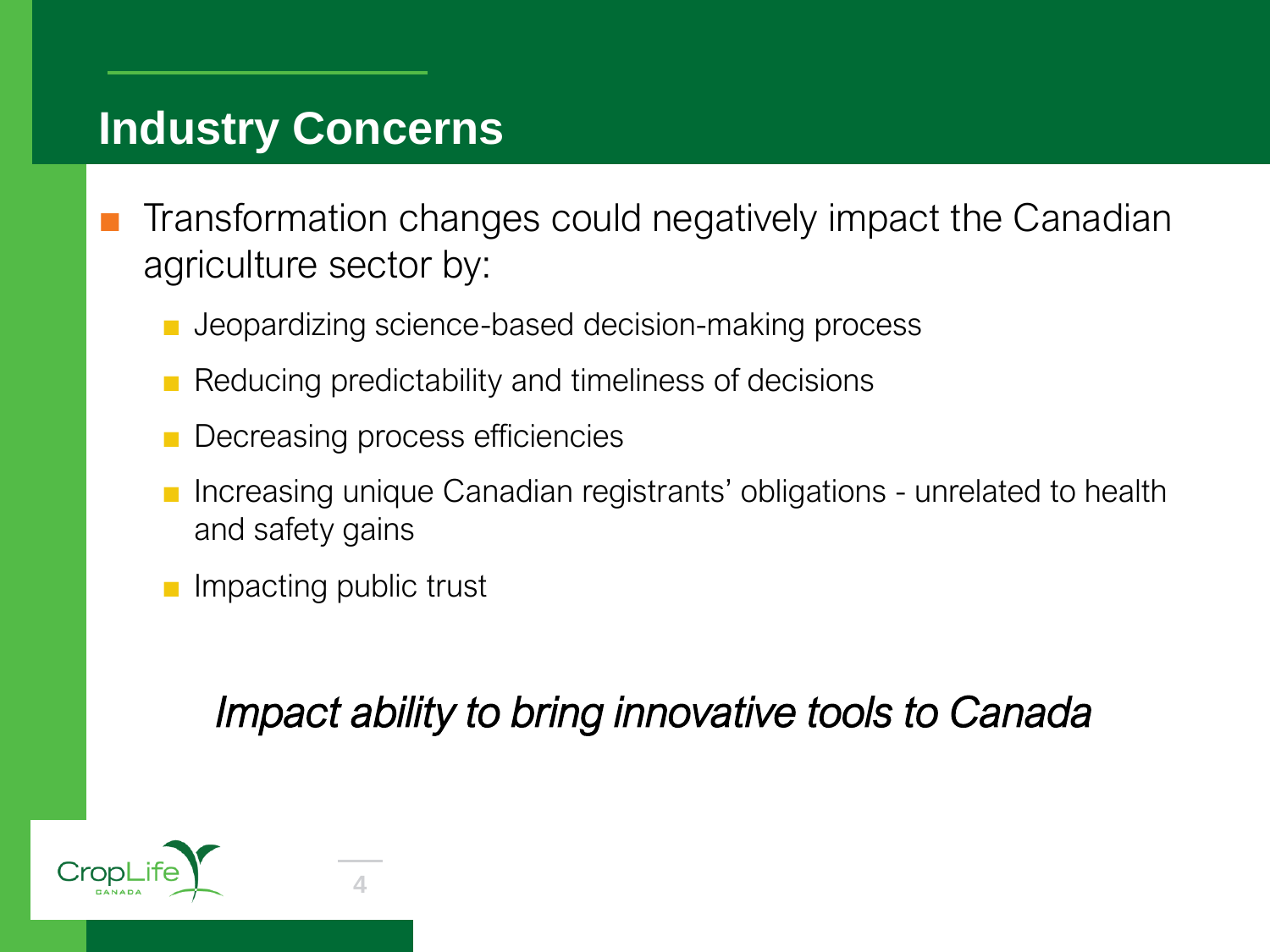## **Canadian Industry Aligned**

#### Industry Strategic objectives:

- Protect the current science-based nature of pesticide regulations, independent of any political interventions
- Ensure timely and predictable decisions on pesticide registrations and reevaluations, protecting access to innovation for the Canadian ag industry

#### Opportunity to provide industry leadership:

- Demonstrate how the current regulatory system benefits the ag sector: access to innovation, competitiveness, sustainable ag practices, trade, etc.
- Advocate for the importance of timely and predictable science-based decisions
- Request that program renewal and water monitoring be prioritized given recognized benefits for both industry and PMRA
- Propose approaches to increase transparency and public trust that are meaningful, cost-effective and can be done without legislative changes

#### Opening the PCPA:

- PCPA does not need to be open the Act is fit for purpose
- Risks overcome the benefits of re-opening the Act

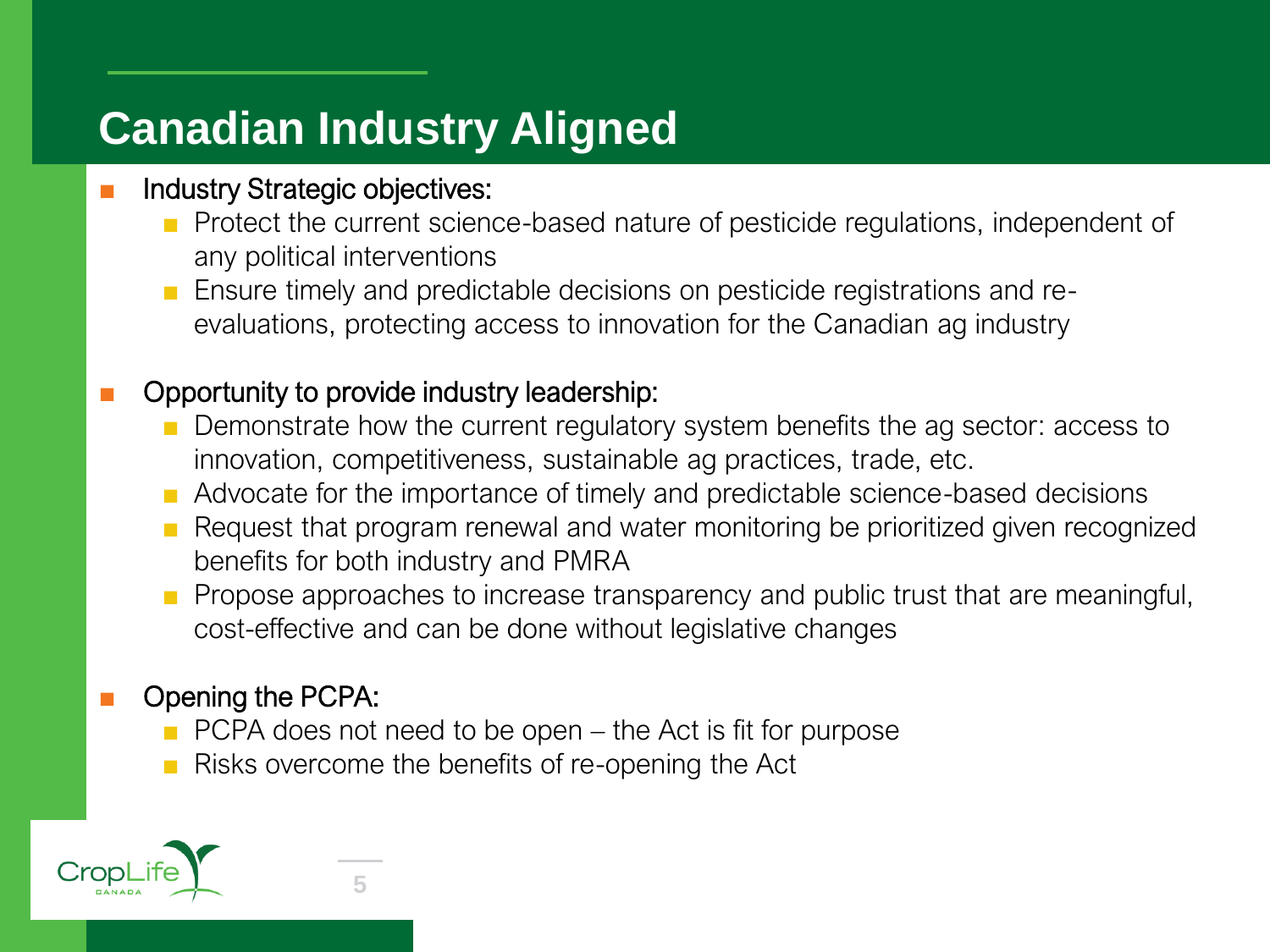## **PMRA Transformation Agenda - MRLs**

- Unjustified pause on MRL increases still maintained:
	- Impact Canada's reputation as a science-based decision maker
	- Impact Canada's ability to promote science-based approach to pesticide regulations to trading partners
- PMRA consulting on potential approaches to MRLs:
	- Using new terminology: tolerance versus MRL
	- Greater recognition of foreign assessments
	- Use of Codex MRLs
	- Continuous oversight of MRLs

**6**

Position:

Crop

- Pause should be lifted immediately
- Need for better and more timely public communication
- Support use of Codex MRLs need to operationalize so that registrants keep ability to register new uses